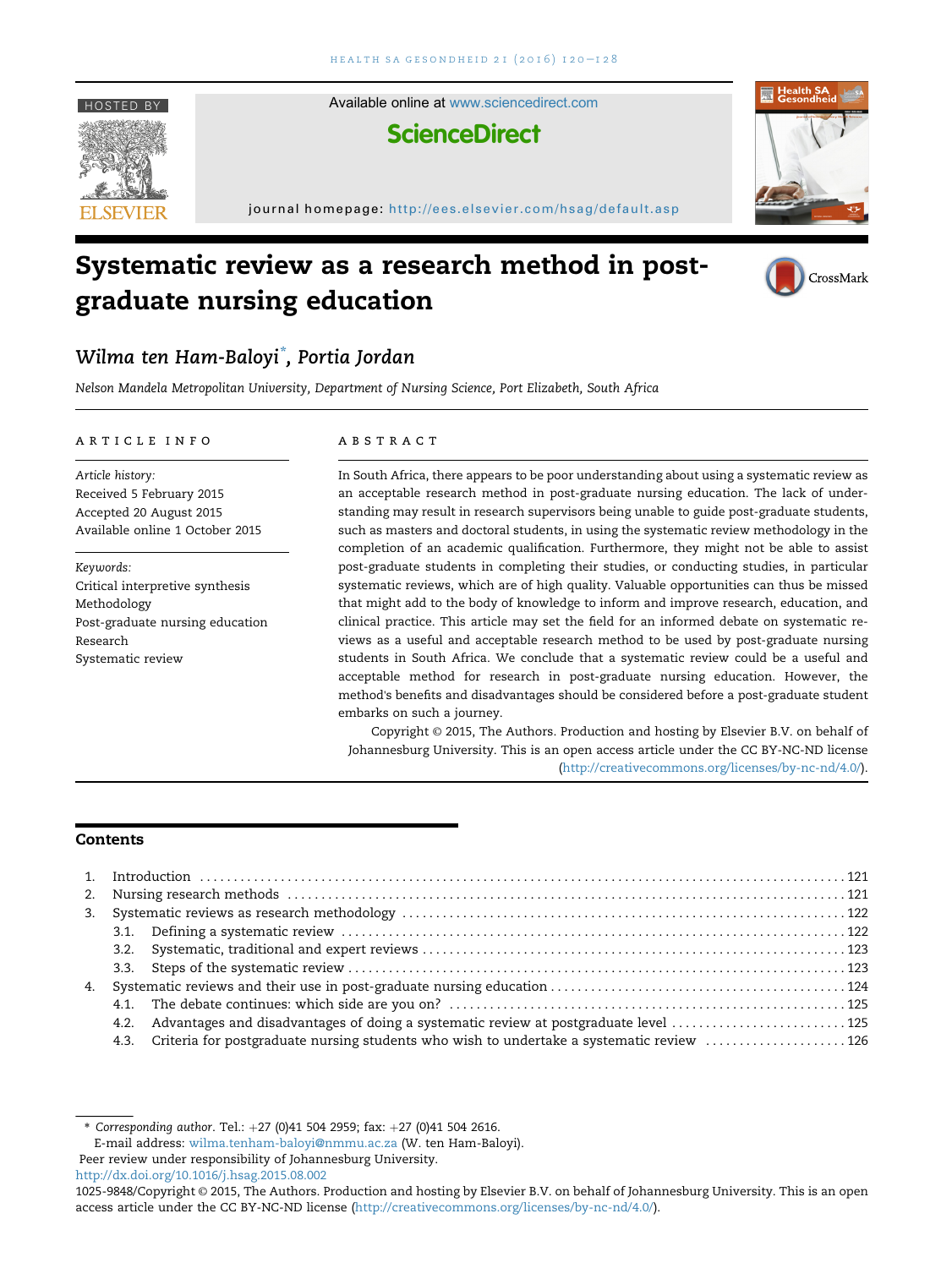# 1. Introduction

A 'systematic review' refers to a literature review associated with a clearly formulated research question that uses systematic explicit methods to identify, select, and critically appraise relevant research from previously published studies related to the question at hand ([The Cochrane Collaboration,](#page-8-0) [2005](#page-8-0)). The systematic review process employs literature review methods to select only those studies that meet specific criteria which reasonably confirm the rigour of the 'evidence' produced by a previously published study. The primary characteristic of a systematic review is that it uses a rigorous set of criteria by which to appraise the reliability and validity of previously published research.

Systematic reviews are increasingly being used as a preferred research method for the education of post-graduate nursing students [\(Bettany-Saltikov, 2012; Sambunjak](#page-7-0) & [Puljak,](#page-7-0) [2010](#page-7-0)) as these reviews provide a mechanism for identifying the most robust evidence-based research from among the range of research studies being published ([Lam](#page-8-0) & [Kennedy,](#page-8-0) [2005](#page-8-0)). As a result, a systematic review plays an increasingly important role in formulating evidence-based nursing practice by including only the highest quality evidence for the development of best-practice guidelines, and to better direct nursing practice [\(Dixon-Woods et al., 2006; Scott et al., 2007](#page-7-0)).

A strong international community of discourse currently exists regarding the use of systematic reviews as a research method for master nursing students and this method is increasingly being used as an acceptable method for clinical doctorate students owing to its evidence-based nature, and its results being relevant for clinical practice [\(Kung et al., 2010](#page-8-0)). Publishing a systematic review or conducting a high-quality integrative literature review as part of a doctoral is, howev-er, not yet accepted ([Olsson, Ringn](#page-8-0)é[r,](#page-8-0) & [Borglin, 2014;](#page-8-0) [Sambunjak](#page-8-0) & [Puljak, 2010\)](#page-8-0) as the doctoral degree holds expectation of knowledge discovery, but not necessarily synthesis and application of knowledge.

Globally, ensuring high quality of post-graduate nursing education is the priority of many organisations. For example, one of the aims of the International Network for Doctoral Education in Nursing (INGEN) is to enhance doctoral education by promoting networking between doctoral educators to address issues of shared interest globally [\(The Johns Hopkins](#page-8-0) [University School of Nursing, 2015,](#page-8-0) and the Sigma Theta Tau International has a centre for excellence in nursing education, including post-graduate nursing education [\(Sigma Theta](#page-8-0) [Tau International, 2015](#page-8-0)). In South Africa, clear post-graduate requirements exist, and the need to generate an increased number of masters and doctorates as well as postgraduate research supervision, increases. The Academy of Science in South Africa (ASSAF) concurs in stating that a quality PhD should enhance the student's systematic understanding of the field of study as well as the research methods associated

with the field, have made a contribution through original research, and should be able to critically analyse, evaluate and synthesise complex ideas ([ASSAF, 2010\)](#page-7-0). This is in line with the National Qualification Framework (NQF)'s level descriptors for Masters (NQF level 9) and PhD (NQF level 10), which outlines the abilities of problem solving, in-depth knowledge about the topic researched, and the research method [\(South African Qualifications Authority, 2012\)](#page-8-0). A systematic review could be a good research method to be used for post-graduate education because it not only enhances problem solving by using critical and analytical thinking and acquiring in-depth knowledge of a variety of research methods, but it can provide opportunities for networking by contacting different authors of publications nationally and globally ([Sambunjak](#page-8-0) & [Puljak, 2010\)](#page-8-0). A systematic review is a cost-effective research method which does not require a lengthy ethical approval process, and may generate more high-quality masters and doctoral graduates who will fulfil the need for postgraduate education and supervision [\(Academy of Science in South Africa, 2010\)](#page-7-0). However, in South Africa there is little understanding of the systematic review process and its scientific rigour as a research method in post-graduate nursing education. There exists only a limited research community of nurse educators who share a common understanding of systematic review methods, who can act as post-graduate research supervisors and mentors [\(Boland, Cherry,](#page-7-0) & [Dickson, 2008\)](#page-7-0). Because of this limited availability, missed opportunities prevail for adding to the body of evidence-based nursing science and practice, including the development of robust nursing practice clinical guidelines to inform clinical practice, which is fundamentally based on a systematic review ([Hemington](#page-7-0)  $&$ [Brereton, 2009\)](#page-7-0)

As a result of the relative newness of the systematic review process in post-graduate nursing education in South Africa, there exists a paucity of information and clear understandable guidelines to produce a rigorous systematic review. This article aims to provide a clear roadmap for conducting a systematic review, as well as discussing its potential and limitations for use by post-graduate nursing students. 'Postgraduate nursing students' in this context refers to masters and doctoral students who conduct research at an academic institution towards obtaining an academic qualification. Cognisance is taken of a clinical doctorate, but in South Africa, obtaining clinical doctorates is not general practice.

## 2. Nursing research methods

Nursing research dates as far back as the 1850s when Florence Nightingale identified problems in nursing practice and began to produce a systematic collection of data to address these problems [\(Cantelon, 2010; Moule](#page-7-0) & [Goodman, 2009\)](#page-7-0).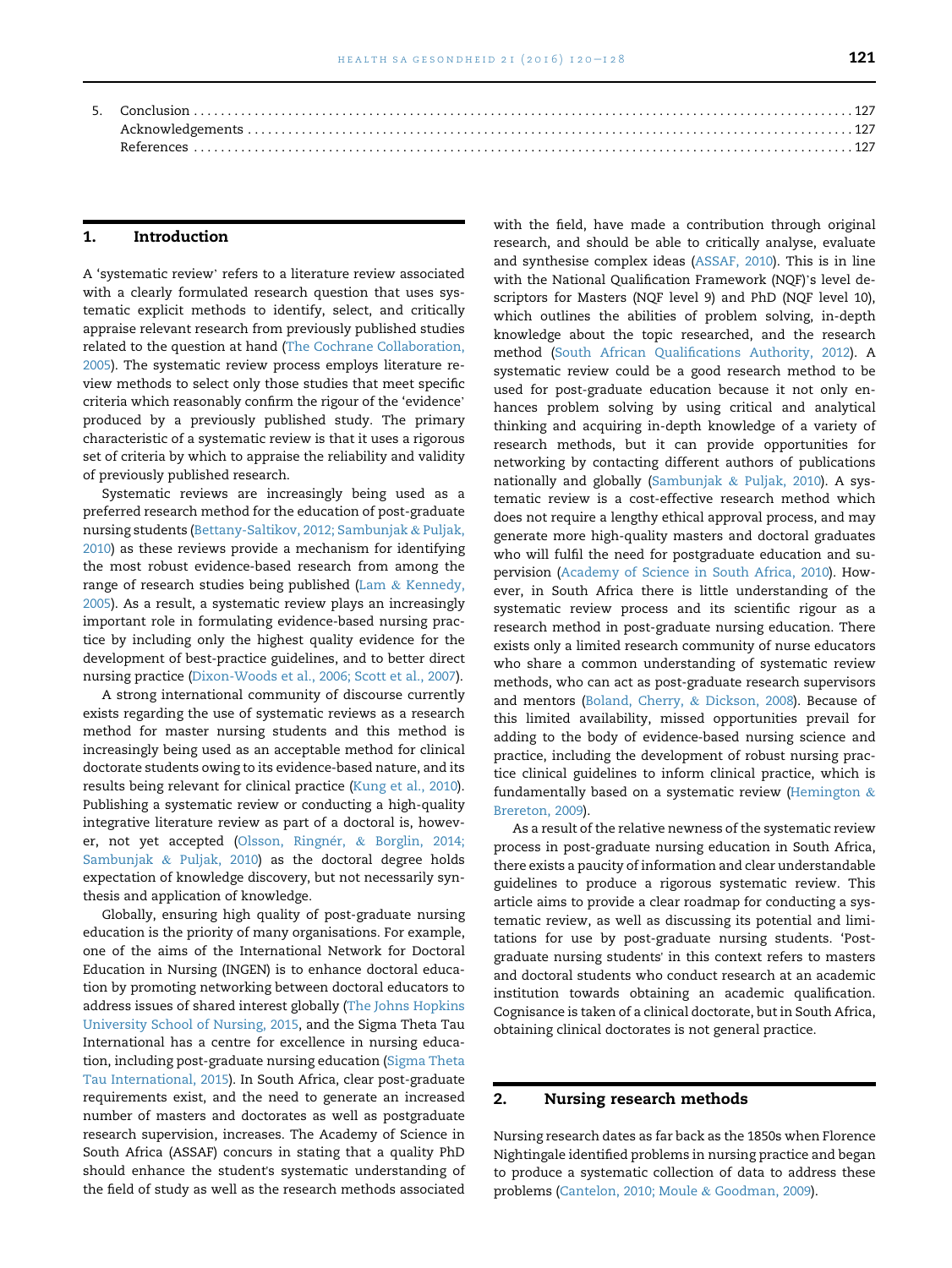In traditional nursing research, which is grouped among other social science research disciplines, opinions and beliefs about phenomena are referred to as 'statements'. Each statement holds a knowledge claim which is linked to a specific reality [\(Mouton](#page-8-0) & [Marais, 1990\)](#page-8-0). When critically examining these statements, one could question the objective basis on which they were made [\(Hancock, 2002; Mouton](#page-7-0) & [Marais,](#page-7-0) [1990\)](#page-7-0). Different approaches have been used to validate the truth in such statements, for example, personal preferences and feelings, authoritative position, and casual observation ([Burns](#page-7-0) & [Grove, 2013; Mouton](#page-7-0) & [Marais, 1990](#page-7-0):5-6). However validation is attempted, these methods remain subjective, and subject to change based on idiosyncratic factors. As a result, the need has arisen for more rigorous research methods defined as "process[es] that involve obtaining scientific knowledge by means of various objective methods and procedures" [\(Welman, Kruger,](#page-8-0) & [Mitchell, 2012](#page-8-0)).

In nursing research, qualitative research methods have long been used as the preferred model for social and behavioural science enquiry [\(Lincoln](#page-8-0) & [Guba, 1985](#page-8-0)). According to [Holloway and Fulbrook \(2001\)](#page-7-0), qualitative research is the preferred research method for nurses and midwives because it is a 'human-centred'" and holistic approach that is consistent with the philosophical underpinnings of the nursing profession. In the past twenty years, practice and evidencebased clinical decision-making has become a central tenet that guides clinical practice in healthcare institutions and frames the design of health services research [\(Sackett,](#page-8-0) [Strauss, Richardson, Rosenberg,](#page-8-0) & [Haynes, 2000:](#page-8-0)1).

The concept of evidence-based practice has increased the awareness to use various pieces of evidence and/or research, other than only using qualitative or quantitative research paradigms. Researchers are increasingly using evidence from previously conducted studies to inform their own research question (the 'why' of the statement). Evidence can be ranked according to the hierarchy of evidence (Fig. 1), where different types of evidence are recognised. Systematic reviews and meta analyses in studies using randomised controlled trials



Fig.  $1$  – The hierarchy of evidence (adapted from: [Evans,](#page-7-0) [2003](#page-7-0)).

(RCTs) are considered superior in the hierarchy of evidencebased research, while qualitative case studies and expert opinions occupy the lowest rung on this hierarchical ladder ([Evans, 2003; Frymark et al., 2009](#page-7-0)).

It should be noted that an RCT deemed to have strong internal validity (established a statistically significant causal link between intervention and outcome) may have weak external validity (its applicability across settings and populations) when compared to descriptive studies ([Evans, 2003;](#page-7-0) [Melnyk, 2004](#page-7-0)). Inherent in this rating hierarchy is the belief that systematic literature reviews produce the highest level of evidence (LoBiondo & Haber, 2010). The preference to include the so-called high ranking types of studies on the hierarchy of evidence in systematic reviews is evident. Systematic reviews increasingly include a component of meta-analysis, which refers to using statistical techniques to synthesise the data from included studies into a "quantitative estimate" or from included studies into a "quantitative estimate" or<br>"summary effect size" ([Petticrew](#page-8-0) & [Roberts, 2006\)](#page-8-0). However, this is only applicable when quantitative studies are included in the review. When including qualitative studies, a qualitative approach to synthesise the extracted data may be more applicable ([Thomas](#page-8-0) & [Harden, 2007\)](#page-8-0).

While the conduct of original research is essential for producing new data, insights, and evidence, the protocols associated with the systematic review process informs the researcher about what is known, how the evidence was produced, and how it may vary across studies based on study populations and contextual factors ([Kitchenham, 2004](#page-8-0)).

Considering the historical background to nursing research, the hierarchy of evidence and the need for the inclusion of high-quality research to inform education, research and practice, a paradigm shift is required to use a diversity of research paradigms, including systematic reviews. An increased awareness of the systematic reviews to inform education, research and practice is evident among researchers.

# 3. Systematic reviews as research methodology

In order to understand systematic reviews as a research methodology, a definition, followed by the steps to follow when conducting a systematic review, is provided.

# 3.1. Defining a systematic review

A systematic review is defined as "[a] review of a clearly formulated question that uses systematic and explicit methods to identify, select, and critically appraise relevant research, and to collect and analyse data from the studies that are included in the review. Statistical methods (meta-analysis) may or may not be used to analyse and summarise the results of the included studies" [\(The Cochrane Collaboration,](#page-8-0) [2005\)](#page-8-0).

According to [Gough, Oliver, and Thomas \(2012\),](#page-7-0) a systematic review is a research method that is undertaken to review research literature, using systematic and rigorous methods. Systematic reviews are often referred to as 'original empirical research' because they review primary data, which can be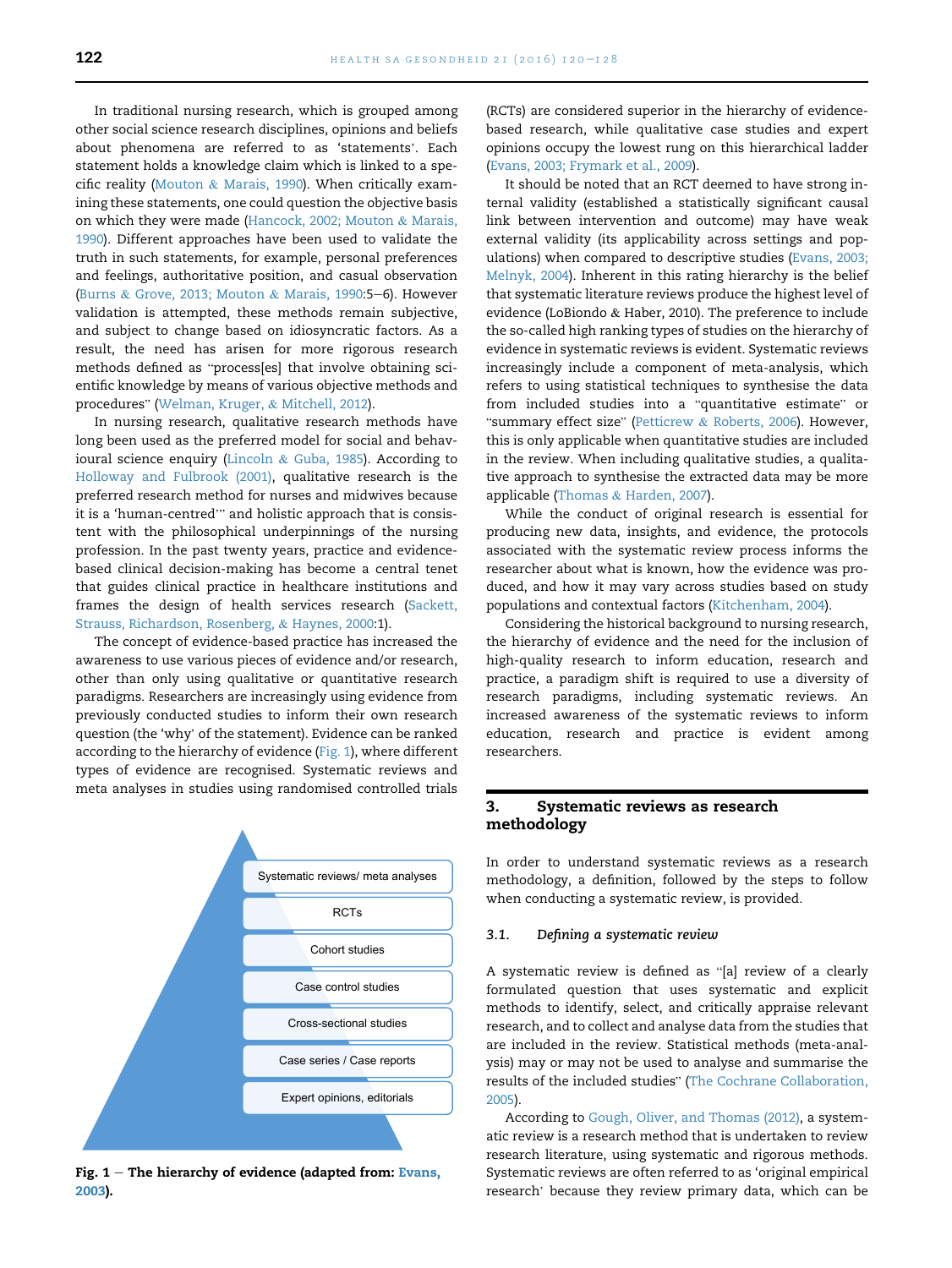either quantitative or qualitative [\(Aveyard](#page-7-0) & [Sharp, 2011](#page-7-0)). Systematic reviews can be considered as the 'gold standard' for reviewing the extant literature on a specific topic as it synthesises the findings of previous research investigating the same or similar questions [\(Boland et al., 2008\)](#page-7-0).

#### 3.2. Systematic, traditional and expert reviews

According to [Gough et al. \(2012\)](#page-7-0), systematic reviews employ explicit, rigorous, and accountable methods to inform new research questions. Reviewing research systematically involves three key activities: identifying and describing previously published relevant research; critically appraising the research methods, and bringing together the aggregated findings into a synthesis of research findings. Systematic reviews are more rigorous than a traditional literature review because they use a systematic approach to search, select, and appraise the produced evidence.

A traditional literature review often presents a summary of published research related to a topic of interest without a sorting based on the quality or rigour of the study design and methods identified. It summarises all published studies on the topic, and leaves it to the reviewer to determine the study's quality on a study-by-study basis. The traditional literature review uses often unsystematic and objective methods, and is not based on rigorous criteria and tools such as a systematic search strategy, algorithms to critically appraise identified articles, and systematic methods to analyse and synthesise the data, and therefore it is not possible to assess the quality or rigour of the methods of the included studies. A traditional review is therefore more prone to bias than a systematic review, including selection bias, when only studies which are published are selected, and language bias, when studies are selected based on their language of publication, such as English [\(Aveyard](#page-7-0) & [Sharp, 2011; Gough et al., 2012](#page-7-0)).

There may be great insight and knowledge transferred in both a traditional review and a systematic review, but the lack of transparency about the traditional review process methods calls its findings into question. Expert reviews often lack: perspective and conceptual framework, inclusion criteria for evidence, nature of search for evidence, quality and relevant appraisal of the evidence, and method of synthesis of the evidence, methods which are typically considered when performing a systematic review [\(Evidence for Policy and Practice,](#page-7-0) [2010; Gough et al., 2012\)](#page-7-0).

Traditional literature reviews are all too often restricted to literature already known to the authors, or literature that is found by conducting little more than cursory searches. This means that the same studies are frequently cited, and this introduces a persistent bias to literature reviews. Systematic reviews help reduce implicit researcher bias through the adoption of broad search strategies, predefined search strings, and uniform inclusion and exclusion criteria; systematic reviews effectively force researchers to search for studies beyond their own subject areas and networks [\(Mallett, Hagen-](#page-8-0)[Zanker, Slater,](#page-8-0) & [Duvendack, 2012\)](#page-8-0).

The steps of the systematic review are discussed next.

#### 3.3. Steps of the systematic review

Researchers differ on the number of steps taken when conducting a systematic review. However, the sequence of the steps is similar. Systematic reviews should be carried out prospectively and comprehensively, using an explicit algorithm that specifies the protocols that are guiding the research, for a well-defined research question or questions. The steps of systematic review are structured and well-defined and various frameworks, for instance the Cochrane Collaboration, Joanna Briggs Institute, can be used to guide the systematic review process. When conducting an integrative literature review, a structured framework, for instance one indicated by [Whittemore and Knafl \(2005\)](#page-8-0) can be used to guide the process. The five steps of the systematic review are discussed below.

Step 1: Review question  $-$  The question(s) that are to guide the systematic review must be answerable and searchable and therefore should include the following variables: population of interest (P), intervention (I), comparative interventions (C) and the outcomes of interest (O) known as the PICO format ([The Cochrane Collaboration, 2005](#page-8-0)). Alternatively, PICOT (to assess effect and timeframe) [\(Melnyk](#page-8-0) & [Fineout-Overholt, 2005](#page-8-0)) or PICOC (to assess the context) can be used ([The Cochrane Collaboration, 2005\)](#page-8-0). The PICO, PICOT or PICOC methods help to specify the right question(s), which is a requirement for finding robust studies to produce valid and reliable results. Depending on the purpose of the review, the reviewer can either choose the PICO, PICOT or PICOC format. During the review question formulation process, these methods assists in identifying the subsequent search words for the literature review. Systematic reviews are often registered with systematic review research networks, for instance, the Cochrane Collaboration (medicine) or the Campbell Collaboration (education and law-related reviews) or the Joanna Briggs Institute. The aims of register reviews are to reduce bias of the review, to reduce duplication, to keep systematic reviews updated (The PLoS Medicine Editors, 2011) and to provide a library with all systematic reviews related to a specific profession. For the purpose of post-graduate nursing studies, registering of the systematic review with a network is optional [\(Mallett et al. 2012\)](#page-8-0).

Step 2: Searching the literature  $-$  This step involves the formulation of a search strategy, which includes inclusion and exclusion criteria, keywords, sources of evidence, the documentation of the search, and selection of the research reports to be included. Librarians can play a crucial role in many stages of a systematic review, especially when searching the literature. Their roles are multiple and involve applying their knowledge based on experience and training and their abilities to develop search strategies, including the choice of keywords and databases ([McGowan](#page-8-0) & [Sampson, 2005](#page-8-0)) but are not limited to organising of data and analysing of data to be included in the search ([Harris, 2005\)](#page-7-0). A librarian should therefore be involved to help with expanding the search, ensuring a comprehensive search which increases the robustness of the entire study ([Kitchenham, 2004](#page-8-0)). The selection of relevant articles is based on two concepts: sensitivity and specificity. To ensure sensitivity, the total number of studies that meet the inclusion criteria of the search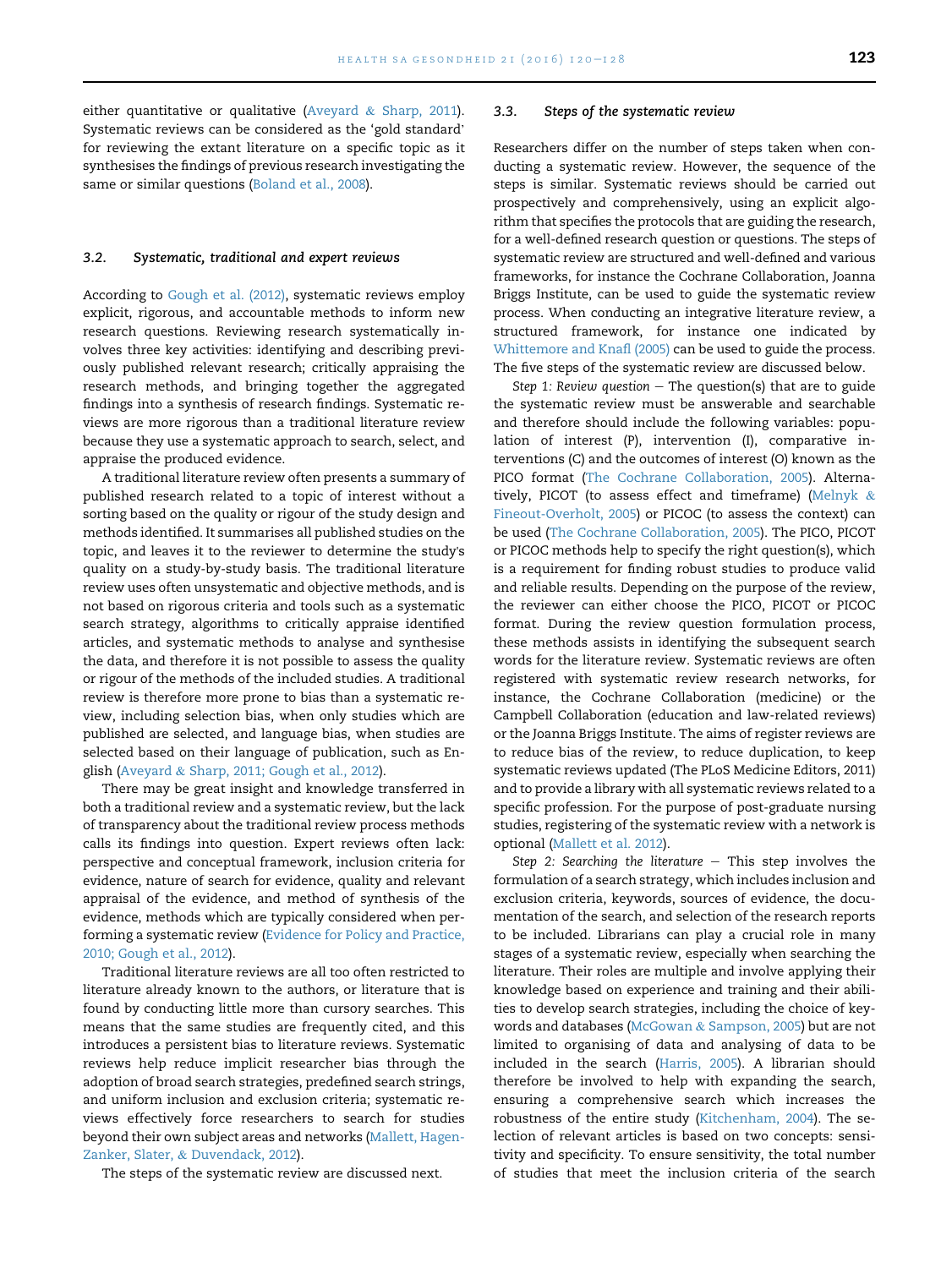strategy should be recorded, although some will later be discarded owing to a lack of relevancy. To ensure specificity, nonrelevant studies should be excluded in the next phase. The relevance of some studies can be determined from the title (and abstract if available) but in other cases the decision can only be made after the full text article has been reviewed. Throughout the search, all studies reviewed should be recorded ([Centre for Evidence-Based Conservation, 2009; Centre for](#page-7-0) [Review and Dissemination, 2009\)](#page-7-0).

Step 3: Critical appraisal  $-$  The next step is an in-depth appraisal of the selected studies so that reported research not meeting the inclusion criteria, including the strength of the evidence, can be excluded from the final sample [\(Centre](#page-7-0) [for Evidence-Based Conservation, 2009\)](#page-7-0). A variety of critical appraisal instruments could be used to appraise the studies in a systematic review. However, a disadvantage of critical appraisal instruments is that there is not one single tool that can be fully applied to all studies ([CRD, 2009](#page-7-0)). Tools that could be used for different types of studies can include the following: AMSTAR tool for the 'assessment of multiple systematic reviews' [\(Shea et al., 2007](#page-8-0)) the evaluation tool for quantitative research studies ([Health Care Practice Research](#page-7-0) [and Development Unit, 2005\)](#page-7-0) the MAStARI critical appraisal tools for randomised control or pseudo-randomised trial ([Johanna Briggs Institute, 2011](#page-7-0)), Critical appraisal instrument for qualitative research studies [\(CASP, 2006](#page-7-0)), the John Hopkins nursing evidence-based practice (JHNEBP) or the research evidence appraisal tool [\(Newhouse, Dearholt, Poe, Pugh,](#page-8-0) & [White, 2007](#page-8-0):210). As it is sometimes challenging to obtain information concerning the validity and reliability of most of the critical appraisal instruments, the decision regarding which critical appraisal instruments to use, was made based on the criterion that all instruments should fit the type of study used, as this strengthens its internal validity ([Akobeng, 2005\)](#page-7-0). The study appraisal criteria should be explicit and specified at the onset of the critical appraisal process, and ensure appropriateness for the research methods being reviewed ([Centre for](#page-7-0) [Reviews and Dissemination, 2009](#page-7-0)). An internally consistent review is achieved when two or more reviewers agree on the robustness of the study being reviewed, that is, when interrater reliability is high ([Burns](#page-7-0) & [Grove, 2013](#page-7-0)). The critical appraisal process should be done by the researcher and an independent reviewer, using the selected appraisal tools. Once the critical appraisal process is completed, consensus should be reached between the researcher and the reviewer. A decision, based on the appraisal results should then be reached on the inclusion or exclusion of the appraised studies.

Step 4: Data extraction - According to the CRD (2009:28), data extraction is "the process by which researchers obtain the necessary information about study findings from the included studies." Data extraction is the step in which all relevant findings meeting the selection criteria are aggregated to form the body of evidence regarding the research question(s) posed. Various data extraction tools, for instance the Joanna Briggs Institute tools, are available to perform the data extraction.

Step 5: Data synthesis - Data synthesis is the stage in the review process when studies meeting inclusion criteria are summarised to form the outcome of the systematic review ([Centre for Reviews and Dissemination, 2009; Kitchenham,](#page-7-0) [2004\)](#page-7-0). The aims of the data synthesis are to aggregate study findings for all studies meeting the inclusion criteria; assess the strength of the study findings using agreed upon, specified assessment criteria; and to summarise the results in a systematic, evidence-based literature review document ([Academy of Nutrition and Dietetics, 2012; Centre for Reviews](#page-7-0) [and Dissemination, 2009](#page-7-0)). Syntheses can use various analytic frameworks, namely meta-ethnography, meta-analysis, thematic synthesis, or framework synthesis. The method used will depend on the types of evidence collected and appraised during the process. Depending on the heterogeneity or homogenous nature of the data extracted, the syntheses can be concluded and presented either thematically or on a forest plot or scatter diagram.

# 4. Systematic reviews and their use in postgraduate nursing education

To answer whether a systematic review can be used in postgraduate nursing education, the question of whether and how systematic reviews will make a substantive contribution to the body of clinical nursing knowledge must be answered. Is a systematic review a legitimate form of research? A current debate involves claims that a systematic review is too large and complex to constitute an individual masters or PhD level study. The sceptics argue that a rigorous systematic review should be conducted by a research team [\(Louw](#page-8-0) & [Keller, 2006\)](#page-8-0). Furthermore it is debated that systematic reviews are not appropriate for qualitative studies. Another argument posits that systematic reviews should not be encouraged as they are not primary research, which involves conducting an original study including specifying a study design, collecting primary data, data analysis, and reporting findings. Finally, some academic naysayers argue that systematic reviews do not teach students the rigours of conducting a primary research project ([Boland et al., 2008](#page-7-0)).

On the other hand, it can be argued that a systematic review involves the collection, analysis and interpretation of data, although the data derive from secondary sources ([Kitchenham, 2004](#page-8-0)). However, some do not agree with this argument as postgraduate students undertaking systematic reviews use a systematic approach which is similar to the process of primary research ([Hemington](#page-7-0) & [Brereton, 2009\)](#page-7-0). This rigorous process is evident in the steps required by a systematic review previously discussed.

As in a primary research study, a systematic review requires that a clear research question be posed [\(Boland et al.,](#page-7-0) [2008\)](#page-7-0). As in primary research, the development of a rigorous proposal is a vital element of a systematic review. The systematic review proposal provides the plan by which the evidence-based review will be conducted and ensures the appropriate methodological rigour will be applied ([Hemington](#page-7-0) & [Brereton, 2009\)](#page-7-0). It should also be noted that the review proposal is developed in addition to the research proposal that is formally submitted to the research supervisor and institutional structures when doing it for a formal qualification or postgraduate nursing research.

In primary research, data is collected from the target population once a sampling plan has been devised and approved. However, in a systematic review, data from some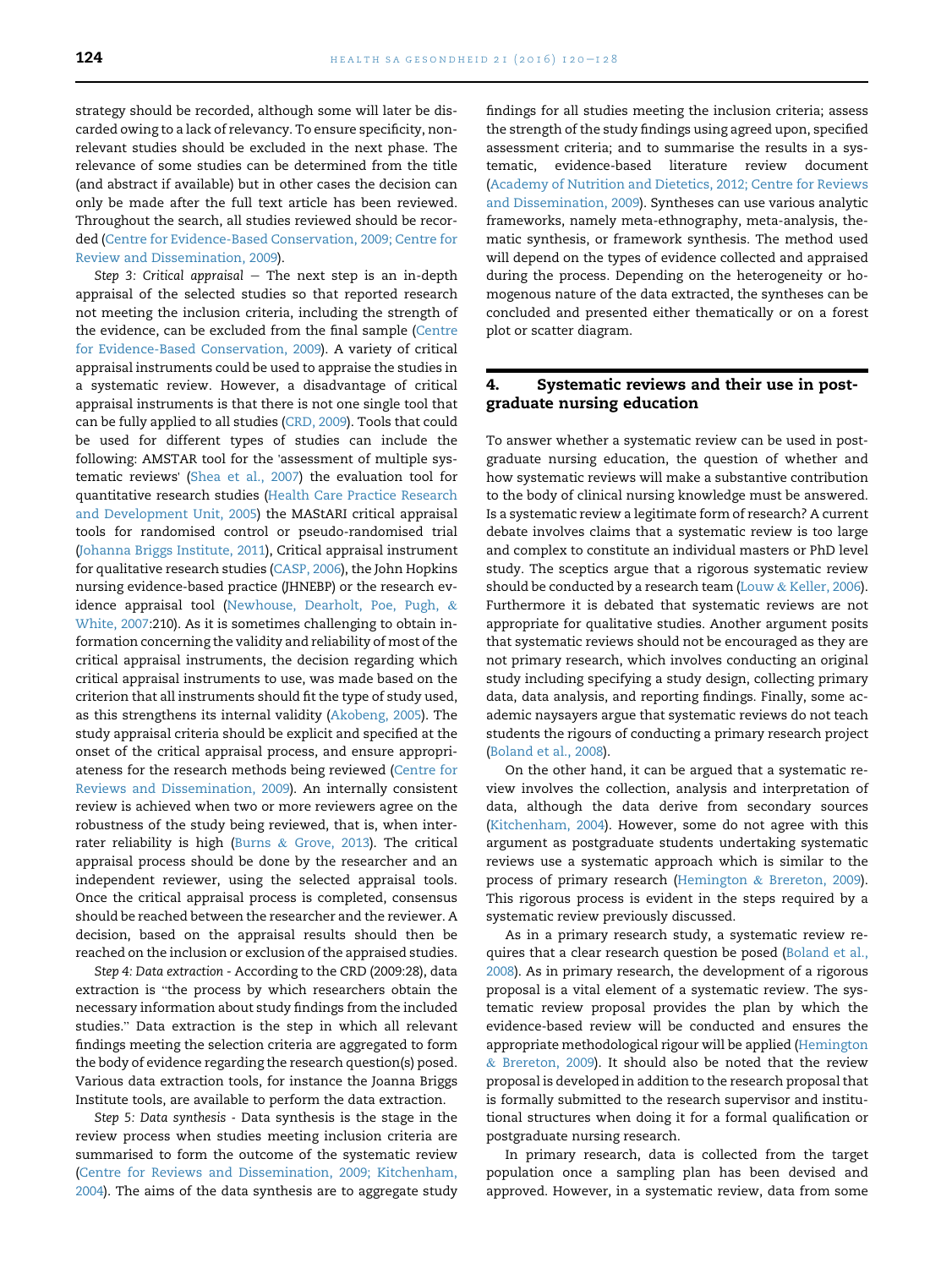<span id="page-5-0"></span>number of previously conducted studies that have met a rigorous set of selection criteria is "collected" and analysed with reference to the specified research question(s) posed by the student researcher [\(Hemington](#page-7-0) & [Brereton, 2009; The](#page-7-0) [Cochrane Collaboration, 2005](#page-7-0)).

A systematic review critically extracts and appraises data, which equates to data collection and analysis in primary research. In primary research, data synthesis, which is a comparable process to a systematic review, can employ either qualitative or quantitative data synthesis methods. In primary research, data is presented in the form of qualitative thematic statements or graphic presentation of quantitative data. In a systematic review, data is aggregated and presented as a meta-synthesis, meta-analysis, forest plots, or scatter diagrams, all of which are produced through a rigorous set of scientific protocols [\(Centre for Reviews and Dissemination,](#page-7-0) [2009; The Cochrane Collaboration, 2005\)](#page-7-0).

Systematic reviews are regarded as a critical component of the development of evidence-based clinical practice; they support evidence-based practice based on clinical expertise and patient values [\(Sackett, Strauss, Richardson, Rosenberg,](#page-8-0) & [Haynes, 2000](#page-8-0)). The current need arises to develop additional evidence-based protocols beyond RCTs and case-control studies in the context of clinical nursing practice. We suggest that systematic reviews be conducted in non-traditional ways that push beyond the Cochrane systematic process, which is heavily biased towards RCTs, to find new ways to provide a more rigorous assessment of qualitative research studies [\(Hemington](#page-7-0) & [Brereton, 2009\)](#page-7-0).

#### 4.1. The debate continues: which side are you on?

Considering the different view presented, there is sufficient evidence to support systematic literature reviews as an approved research method in post-graduate nursing education and research, which will contribute to students' competencies in undertaking rigorous research in nursing ([Olsson](#page-8-0) [et al., 2014\)](#page-8-0). At a masters degree level, students are expected to begin the process of engaging in critical thinking with regard to the research enterprise, including the ability to identify, conceptualise, design, and implement scientific enquiry that addresses complex and challenging clinical problems. On a PhD level, students are expected to make unique contributions to expanding the body of knowledge in clinical nursing in line with standards set by the National Qualifications Framework (NQF) of the South African Qualifications Authority (SAQA) ([SAQA, 2012](#page-8-0)). At the graduate level, students are expected to engage in advanced meta-cognitive thought processes including abstract theorising, which only competencies in systematic reviews can offer ([Khan, Kunz, Kleijnen,](#page-7-0)  $&$  [Antes, 2003\)](#page-7-0). With this in mind, let us consider the advantages and disadvantages of doing a systematic review at postgraduate level.

# 4.2. Advantages and disadvantages of doing a systematic review at postgraduate level

Although systematic reviews have become a major area of methodological development and have created interest in the academic arena, it is essential to consider the advantages and disadvantages in relation to postgraduate nursing research. A list of the advantages and disadvantages, gathered from anecdotal evidence and the researcher's experiences, are listed in Table 1. Some of the advantages and disadvantages may be similar to those for master and PhD students conducting primary research, but these advantages and disadvantages are commonly observed by the researchers when students do systematic reviews.

| Table $1 -$ Advantages and disadvantages of systematic reviews in post-graduate nursing education.                                                                                                                                                                                                                                                                                                                                                                                                                                                                                                                                                                                                                                                                    |                                                                                                                                                                                                                                                                                                                                                                                                                                                                                                                                                                                                                                                                                                                                                                                                                                                                                                   |  |  |  |
|-----------------------------------------------------------------------------------------------------------------------------------------------------------------------------------------------------------------------------------------------------------------------------------------------------------------------------------------------------------------------------------------------------------------------------------------------------------------------------------------------------------------------------------------------------------------------------------------------------------------------------------------------------------------------------------------------------------------------------------------------------------------------|---------------------------------------------------------------------------------------------------------------------------------------------------------------------------------------------------------------------------------------------------------------------------------------------------------------------------------------------------------------------------------------------------------------------------------------------------------------------------------------------------------------------------------------------------------------------------------------------------------------------------------------------------------------------------------------------------------------------------------------------------------------------------------------------------------------------------------------------------------------------------------------------------|--|--|--|
| Advantages                                                                                                                                                                                                                                                                                                                                                                                                                                                                                                                                                                                                                                                                                                                                                            | Disadvantages                                                                                                                                                                                                                                                                                                                                                                                                                                                                                                                                                                                                                                                                                                                                                                                                                                                                                     |  |  |  |
| • Use clear and thorough methods to identify and critcially appraise relevant studies in order<br>to answer a well-defined research/review question.<br>• The post-graduate nursing student learns both systematic evidence-based review processes,<br>as well as learning to use primary research methods<br>• Critical analysis skills are encouraged and can be mastered.<br>• Students learn new methods to do independent research.<br>• Systematic reviews provide an opportunity for nursing students to engage in a broader range<br>of research methodologies.<br>• For Ph.D. students a more rigorous research foundation for their dissertation topic<br>is established.<br>• No ethical approval is necessary due to its exclusive use of secondary data. | • Time constraints as only a systematic<br>review's search strategy may require 6<br>-8 months to complete, depending on<br>the amount of relevant literature avail-<br>able and the search may even have to be<br>updated to ensure no new data was<br>published during the time of analysis<br>and synthesis of the data.<br>• Capacity constraints in terms of faculty<br>and staff supervisors skilled in system-<br>atic review methods<br>• Infrastructural constraints if students<br>do not have adequate access to elec-<br>tronic databases.<br>• Depending on the research question, a<br>large or little amount of literature can<br>constrict the literature review process.<br>• Assessment tools and tested algorithms<br>may not be available for certain quali-<br>tative research methods.<br>• Systematic reviews are often difficult to<br>publish in peer-reviewed journals. |  |  |  |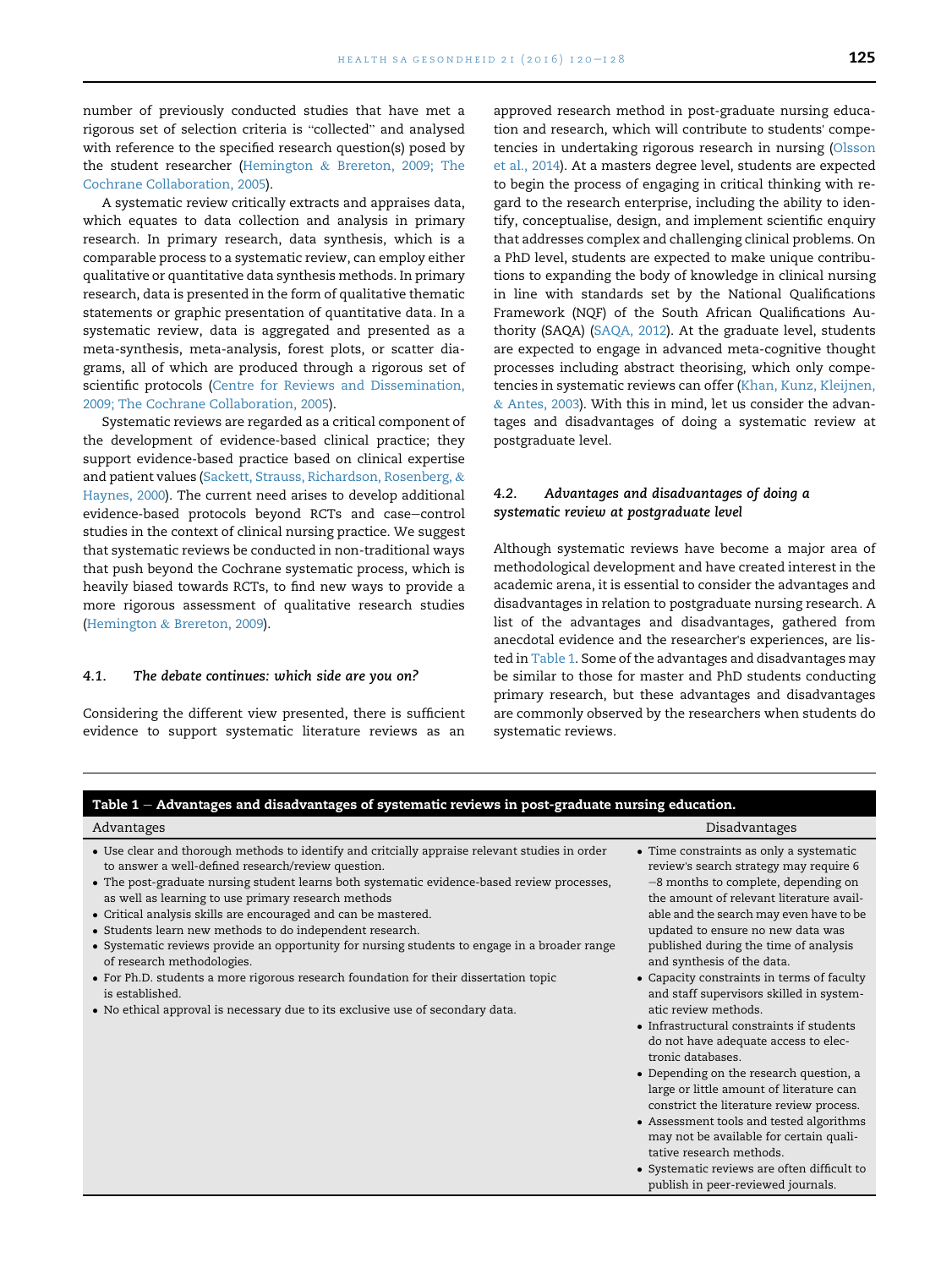#### Table 2 - Criteria for undertaking a systematic evidence-based literature review.

The student must be able to demonstrate the following capabilities:

- Excellent record-keeping skills, as registering all research findings of studies meeting the inclusion criteria is essential for the success of a systematic review;
- Demonstrated ability for abstract thinking which is less practical than conducting other methods such as interviews;
- High computer literacy levels;
- $\bullet\,$  Appropriate literature searching skills;
- Critical appraisal skills;
- An understanding of the diverse research methodologies that can be used in selected studies;
- Should preferably have access to a variety of databases (resources), otherwise inter-library loan services have to be used, which can be costly and time- consuming;
- Access to experts and the ability to collaborate with experts like librarians, independent reviewers and statisticians (in the case of a quantitative systematic review).

Similar advantages and disadvantages have been noted in the literature. Advantages such as students learning to develop a well-defined review question was mentioned by [Olsson et al. \(2014\)](#page-8-0) who indicated the advantages of using a systematic review to refine and enhance a research question. Development of critical appraisal skills was mentioned by [Hemington and Brereton \(2009\)](#page-7-0) who noted that critical appraisal skills are not difficult to develop as they use common-sense thought processes. Researchers at King's College London found that systematic reviews provide a planning function in the interpretation of new research results (2014). Systematic reviews can identify where evidence is lacking on a certain topic and thus make recommendations for closing the knowledge gap.

Disadvantages such as time and capacity contraints were confirmed by [Bhavsar and Waddington \(2015\)](#page-7-0) who indicated that conducting a systematic review is time-consuming, complex, and process-orientated. The inability to publish systematic reviews in preferred journals was confirmed by [Olsson et al. \(2014\).](#page-8-0) They stated that a lack of published systematic reviews may be due to the general view that a systematic review is 'less worthy' research for PhD students than studies based on primary data collection methods. However, PhD students can benefit from conducting and publishing a systematic review as part of their doctoral studies, which can be incorporated as a phase within the doctoral studies. Conducting a systematic review, as part of the bigger study, can give PhD candidates the opportunity to engage in a variety of methodologies and content of primary studies. They will also learn to solve problems by using critical and analytical thinking, and this is considered as a well-sought-after skill required for future researchers ([Sambunjak](#page-8-0) & [Puljak, 2010\)](#page-8-0). Furthermore, by using the results of the systematic review to develop interventions which can be implemented ([Mallett et al. 2012\)](#page-8-0) the student can make a unique and significant contribution to the field of nursing.

# 4.3. Criteria for postgraduate nursing students who wish to undertake a systematic review

Post-graduate nursing students wishing to conduct a systematic literature review will need to adhere to specific protocols and inclusion criteria in order to conduct an acceptable,

rigorous, and robust systematic review. These criteria are listed in Table 2.

Both the disadvantages and advantages and the criteria for conducting a systematic review should be considered before even commencing a systematic review. For example, one should consider whether the educational institution is able to provide the resources such as accessible electronic databases to conduct a comprehensive search, a librarian with experience with literature search strategies. The budget for the review should also be considered with regard to the independent reviewer, the librarian and eventually a statistician. Educational institutions should be able to provide funding for the costs when a limited number of journal articles have to be ordered via their inter-library loan services. When deciding to include quantitative studies only, thus requiring a quantitative synthesis using statistical analysis, these services should be covered in the fees of the postgraduate student, and not have to be paid additionally. Educational institutions requesting postgraduate students to conduct systematic reviews as part of their postgraduate degree should have consultants, librarians, independent reviewers and statisticians skilled in systematic reviews available for the student at no additional cost. Furthermore, suitable supervisor(s) should be identified, based on the supervisor's available time and experience as the supervisor is often expected to assist the student during the search, the appraisal, and data extraction and synthesis processes, which require experience, and can take up considerable time.

The capacity of the student (in terms of cognitive ability, administrative skills and computer literacy skills) and whether the student is willing to take up the often long and lonely process of the systematic review should be considered. Before commencing the review, an interview with the student and the supervisor could be held to address issues of computer literacy, what a systematic review contains, and the advantages and disadvantages of conducting a systematic review. The criteria which are mentioned in Table 2 could also be included. The standards for Initiating a Systematic Review by the Institute of Medicine could be used and considered by the supervisor and/or postgraduate student to obtain an overview of what is expected when initiating a systematic review [\(Institute of Medicine, 2011\)](#page-7-0). Furthermore, disadvantages and advantages outlined in [Table 1](#page-5-0) could be discussed. A discussion/interview could be helpful so that the student can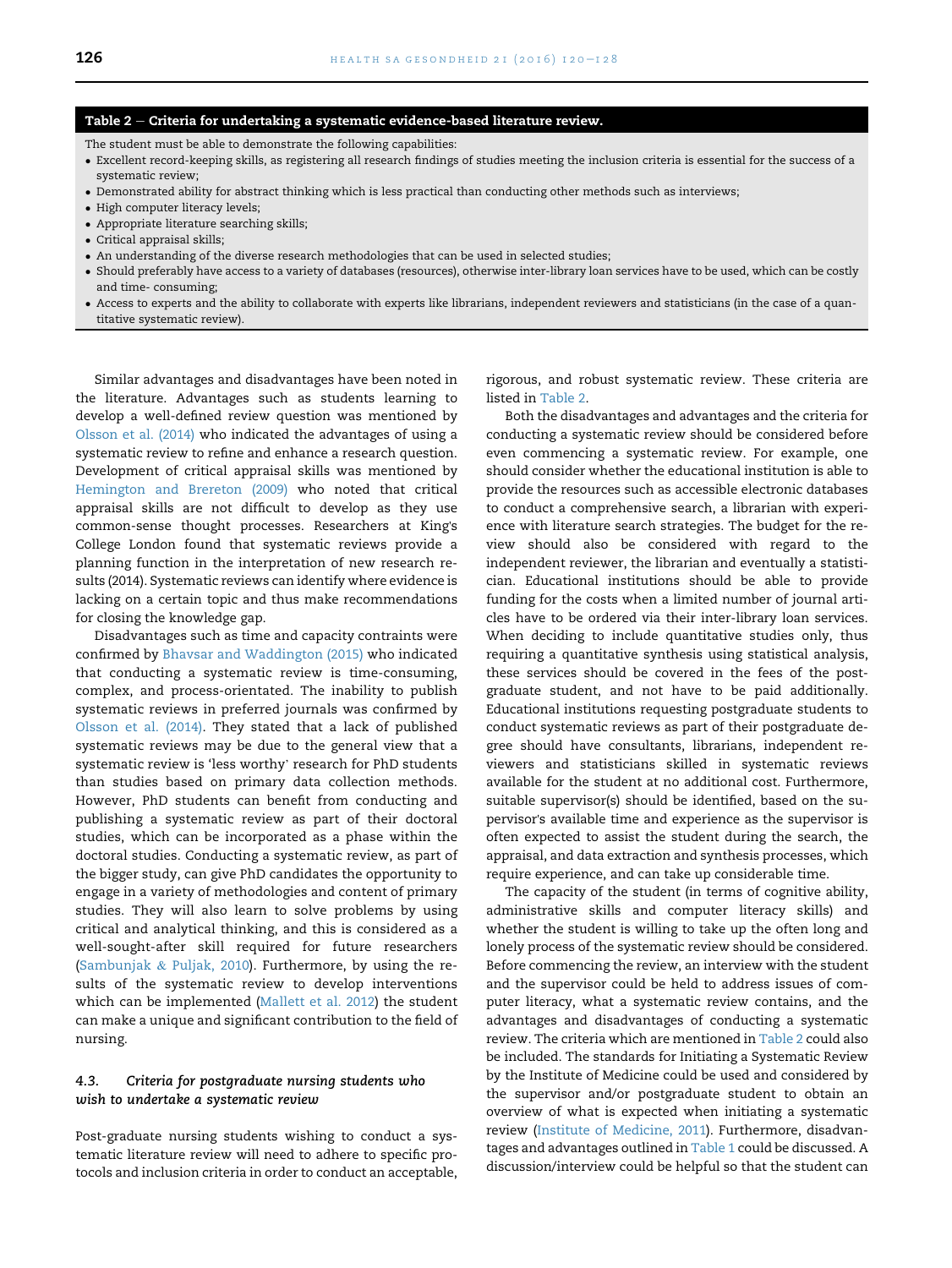<span id="page-7-0"></span>make an informed decision whether to commmence a systematic review or not. Finally, educational institutions requesting postgraduate students to conduct a systematic review as part of their degree should include the following in their curriculum with regard to research methodology so that students could acquire the competencies needed to conduct a systematic review, an introduction to systematic reviews and meta-analyses, and short learning courses on the steps of the systematic review as well as how to conduct these. We think considering the above-mentioned issues will enhance the quality of both the process of supervision and the review itself.

# 5. Conclusion

This paper has discussed the use of the systematic review in post-graduate nursing education. A systematic review could be a valuable research method to be used by postgraduate nursing students, by which evidence is combined in nontraditional ways, but advantages should be weighed against disadvantages and certain criteria to be able to conduct a systematic review should be considered. This paper could be used to assist the supervisor to use systematic reviews as an appropriate method in postgraduate nursing education method and to identify nursing postgraduate students who will be able to conduct this type of research. By providing information regarding the use of the systematic review in postgraduate nursing education, this paper aimed to enhance the conduct of high-quality systematic reviews by postgraduate nursing education students, which can have a positive impact on patient care.

# Acknowledgements

The authors would like to thank Prof Pamela Hanes for editing the manuscript.

#### references

- Academy of Nutrition and Dietetics. (2012). Evidence analysis manual: Steps in the academy evidence analysis process. Available at: [http://www.adaevidencelibrary.com/files/Docs/2012\\_Jan\\_](http://www.adaevidencelibrary.com/files/Docs/2012_Jan_EA_Manual.pdf) [EA\\_Manual.pdf](http://www.adaevidencelibrary.com/files/Docs/2012_Jan_EA_Manual.pdf) Accessed 25 April 2014.
- Academy of Science in South Africa (ASSAF). (2010). The PhD study: An evidence-based study on how to meet the demands for high-level skills in an emerging economy. Available at: [http://www.assaf.co.](http://www.assaf.co.za/wp-content/uploads/2010/10/40696-Boldesign-PHD-small-optimised.pdf) [za/wp-content/uploads/2010/10/40696-Boldesign-PHD-small](http://www.assaf.co.za/wp-content/uploads/2010/10/40696-Boldesign-PHD-small-optimised.pdf)[optimised.pdf](http://www.assaf.co.za/wp-content/uploads/2010/10/40696-Boldesign-PHD-small-optimised.pdf) Accessed 20 June 2015.
- [Akobeng, A. K. \(2005\). Understanding systematic reviews and](http://refhub.elsevier.com/S1025-9848(15)00022-8/sref3) meta-analysis. [Archives of Disease in Childhood, 90](http://refhub.elsevier.com/S1025-9848(15)00022-8/sref3), 845-[848](http://refhub.elsevier.com/S1025-9848(15)00022-8/sref3).
- [Aveyard, H., & Sharp, P. \(2011\).](http://refhub.elsevier.com/S1025-9848(15)00022-8/sref4) A beginner's guide to evdience-based practice in health and social care[. Glasgow: McGraw Open Press](http://refhub.elsevier.com/S1025-9848(15)00022-8/sref4) [University.](http://refhub.elsevier.com/S1025-9848(15)00022-8/sref4)
- Bettany-Saltikov, J. (2012). [How to do a systematic literature review in](http://refhub.elsevier.com/S1025-9848(15)00022-8/sref5) nursing[. Berkshire: Open University Press.](http://refhub.elsevier.com/S1025-9848(15)00022-8/sref5)
- Bhavsar, A., & Waddington, H. (2015). 3ie tips for writing strong systematic review applications. Available at: [http://www.](http://www.3ieimpact.org/en/funding/systematic-reviews-grants/3ie-tips-for-writing-systematic-review-applications/)

[3ieimpact.org/en/funding/systematic-reviews-grants/3ie-tips](http://www.3ieimpact.org/en/funding/systematic-reviews-grants/3ie-tips-for-writing-systematic-review-applications/)[for-writing-systematic-review-applications/](http://www.3ieimpact.org/en/funding/systematic-reviews-grants/3ie-tips-for-writing-systematic-review-applications/) Accessed 10 September 2015.

- [Boland, A., Cherry, M. G., & Dickson, R. \(2008\).](http://refhub.elsevier.com/S1025-9848(15)00022-8/sref7) Doing a systematic review: A student's guide[. Philadelphia: SAGE Publications](http://refhub.elsevier.com/S1025-9848(15)00022-8/sref7).
- [Burns, N., & Grove, S. K. \(2013\).](http://refhub.elsevier.com/S1025-9848(15)00022-8/sref8) The practice of nursing Research: [Conduct, critique and utilization](http://refhub.elsevier.com/S1025-9848(15)00022-8/sref8). St Louis: Elsevier Saunders.
- Cantelon, P. L. (2010). National Institute of Nursing Research: Bringing science to life. Available at: [http://history.nih.gov/research/](http://history.nih.gov/research/downloads/NINR_History_Book_508.pdf) [downloads/NINR\\_History\\_Book\\_508.pdf](http://history.nih.gov/research/downloads/NINR_History_Book_508.pdf) Accessed 8 July 2014.
- Centre for Evidence-Based Conservation. (2009). Guidelines for systematic review in conservation and environmental management. Available at: from [http://www.cebc.bangor.ac.uk/Documents/](http://www.cebc.bangor.ac.uk/Documents/Reviewguidelinesversion3.0_FINALpdf) [Reviewguidelinesversion3.0\\_FINALpdf](http://www.cebc.bangor.ac.uk/Documents/Reviewguidelinesversion3.0_FINALpdf) Accessed 14 May 2014.
- [Centre for Reviews and Dissemination. \(2009\).](http://refhub.elsevier.com/S1025-9848(15)00022-8/sref11) Systematic reviews: CRD'[s guidance for undertaking reviews in health care](http://refhub.elsevier.com/S1025-9848(15)00022-8/sref11). York: [University of York](http://refhub.elsevier.com/S1025-9848(15)00022-8/sref11).
- Critical Appraisal Skills Programme. (2006). Evidence-based health care. Oxford: Public Health Resource Unit Accessed 5 March 2015 [http://www.phru.nhs.uklcasplcritical\\_appraisal\\_tools.](http://www.phru.nhs.uklcasplcritical_appraisal_tools.htm) [htm](http://www.phru.nhs.uklcasplcritical_appraisal_tools.htm) Accessed 5 March 2015.
- [Dixon-Woods, M., Bonas, S., Booth, A., Jones, D. A., Miller, T.,](http://refhub.elsevier.com/S1025-9848(15)00022-8/sref13) [Sutton, A. J., et al. \(2006\). How can systematic reviews](http://refhub.elsevier.com/S1025-9848(15)00022-8/sref13) [incorporate qualitative research? A critical perspective.](http://refhub.elsevier.com/S1025-9848(15)00022-8/sref13) [Qualitative Research, 6](http://refhub.elsevier.com/S1025-9848(15)00022-8/sref13), 27-[44.](http://refhub.elsevier.com/S1025-9848(15)00022-8/sref13)
- [Evans, D. \(2003\). Hierarchy of evidence: a framework for ranking](http://refhub.elsevier.com/S1025-9848(15)00022-8/sref14) [evidence evaluating healthcare interventions.](http://refhub.elsevier.com/S1025-9848(15)00022-8/sref14) Journal of [Clinical Nursing, 12](http://refhub.elsevier.com/S1025-9848(15)00022-8/sref14), 77-[84.](http://refhub.elsevier.com/S1025-9848(15)00022-8/sref14)
- [Evidence for Policy and Practice. \(2010\).](http://refhub.elsevier.com/S1025-9848(15)00022-8/sref15) EPPI -Centre methods for conducting systematic reviews[. London: the Social Science](http://refhub.elsevier.com/S1025-9848(15)00022-8/sref15) [Research Unit, Institute of Education, University of London](http://refhub.elsevier.com/S1025-9848(15)00022-8/sref15).
- [Frymark, T., Schooling, T., Mullen, R., Wheeler-Hegland, K.,](http://refhub.elsevier.com/S1025-9848(15)00022-8/sref16) [Ashford, J., Mccabe, D., et al. \(2009\). Evidence-based](http://refhub.elsevier.com/S1025-9848(15)00022-8/sref16) [systematic review: oropharyngeal dysphagia behavioural](http://refhub.elsevier.com/S1025-9848(15)00022-8/sref16) [treatments. Part I: background and methodology.](http://refhub.elsevier.com/S1025-9848(15)00022-8/sref16) Journal of [Rehabilitation Research and Development, 46](http://refhub.elsevier.com/S1025-9848(15)00022-8/sref16)(2), 175-[184.](http://refhub.elsevier.com/S1025-9848(15)00022-8/sref16)
- [Gough, D., Oliver, S., & Thomas, J. \(2012\).](http://refhub.elsevier.com/S1025-9848(15)00022-8/sref17) An introduction to systematic reviews[. London: SAGE Publications.](http://refhub.elsevier.com/S1025-9848(15)00022-8/sref17)
- Hancock, B. (2002). [Trent focus for research and development in](http://refhub.elsevier.com/S1025-9848(15)00022-8/sref18) [primary health care an introduction to Qual Res](http://refhub.elsevier.com/S1025-9848(15)00022-8/sref18). Nottingham: [University of Nottingham](http://refhub.elsevier.com/S1025-9848(15)00022-8/sref18).
- [Harris, M. R. \(2005\). The librarian](http://refhub.elsevier.com/S1025-9848(15)00022-8/sref19)'s roles in the systematic review process: a case study. [Journal of the Medical Library Association,](http://refhub.elsevier.com/S1025-9848(15)00022-8/sref19)  $93(1), 81-87.$  $93(1), 81-87.$  $93(1), 81-87.$  $93(1), 81-87.$
- Health Care Practice Research and Development Unit. (2005). Evaluation tool for quantitative research studies. Manchester: University of Salford. Available at: [http://www.fhsc.salford.ac.](http://www.fhsc.salford.ac.uk/hcprdu/quantitative.htm) [uk/hcprdu/quantitative.htm](http://www.fhsc.salford.ac.uk/hcprdu/quantitative.htm) Accessed 13 April 2015.
- Hemington, P., & Brereton, N. (2009). What is a systematic review?. Available at: [http://www.medicine.ox.ac.uk/bandolier/](http://www.medicine.ox.ac.uk/bandolier/painres/download/whatis/syst-review.pdf) [painres/download/whatis/syst-review.pdf](http://www.medicine.ox.ac.uk/bandolier/painres/download/whatis/syst-review.pdf) Accessed 10 September 2015.
- [Holloway, I., & Fulbrook, P. \(2001\). Revisiting qualitative inquiry:](http://refhub.elsevier.com/S1025-9848(15)00022-8/sref22) [Interviewing in nursing and midwifery.](http://refhub.elsevier.com/S1025-9848(15)00022-8/sref22) Nursing Times Research,  $6.539 - 550.$  $6.539 - 550.$  $6.539 - 550.$
- Institute of Medicine. (2011). Finding what works in health care standards for systematic reviews. Available at: [http://www.iom.](http://www.iom.edu/%7E/media/Files/Report%20Files/2011/Finding-What-Works-in-Health-Care-Standards-for-Systematic-Reviews/Standards%20for%20Systematic%20Review%202010%20Insert.pdf) [edu/~/media/Files/Report%20Files/2011/Finding-What-Works](http://www.iom.edu/%7E/media/Files/Report%20Files/2011/Finding-What-Works-in-Health-Care-Standards-for-Systematic-Reviews/Standards%20for%20Systematic%20Review%202010%20Insert.pdf)[in-Health-Care-Standards-for-Systematic-Reviews/Standards](http://www.iom.edu/%7E/media/Files/Report%20Files/2011/Finding-What-Works-in-Health-Care-Standards-for-Systematic-Reviews/Standards%20for%20Systematic%20Review%202010%20Insert.pdf) [%20for%20Systematic%20Review%202010%20Insert.pdf](http://www.iom.edu/%7E/media/Files/Report%20Files/2011/Finding-What-Works-in-Health-Care-Standards-for-Systematic-Reviews/Standards%20for%20Systematic%20Review%202010%20Insert.pdf) Accessed 8 July 2014.
- Johanna Briggs Institute. (2011). Reviewers' manual. Available at: [http://joannabriggs.org/assets/docs/sumari/](http://joannabriggs.org/assets/docs/sumari/reviewersmanual-2011.pdf) [reviewersmanual-2011.pdf](http://joannabriggs.org/assets/docs/sumari/reviewersmanual-2011.pdf) Accessed 19 June 2015.
- [Khan, M. B., Kunz, R., Kleijnen, J., & Antes, J. \(2003\). Five steps to](http://refhub.elsevier.com/S1025-9848(15)00022-8/sref25) [conducting a systematic review.](http://refhub.elsevier.com/S1025-9848(15)00022-8/sref25) Journal of the Royal Society of [Medicine, 96](http://refhub.elsevier.com/S1025-9848(15)00022-8/sref25), 118-[121](http://refhub.elsevier.com/S1025-9848(15)00022-8/sref25).